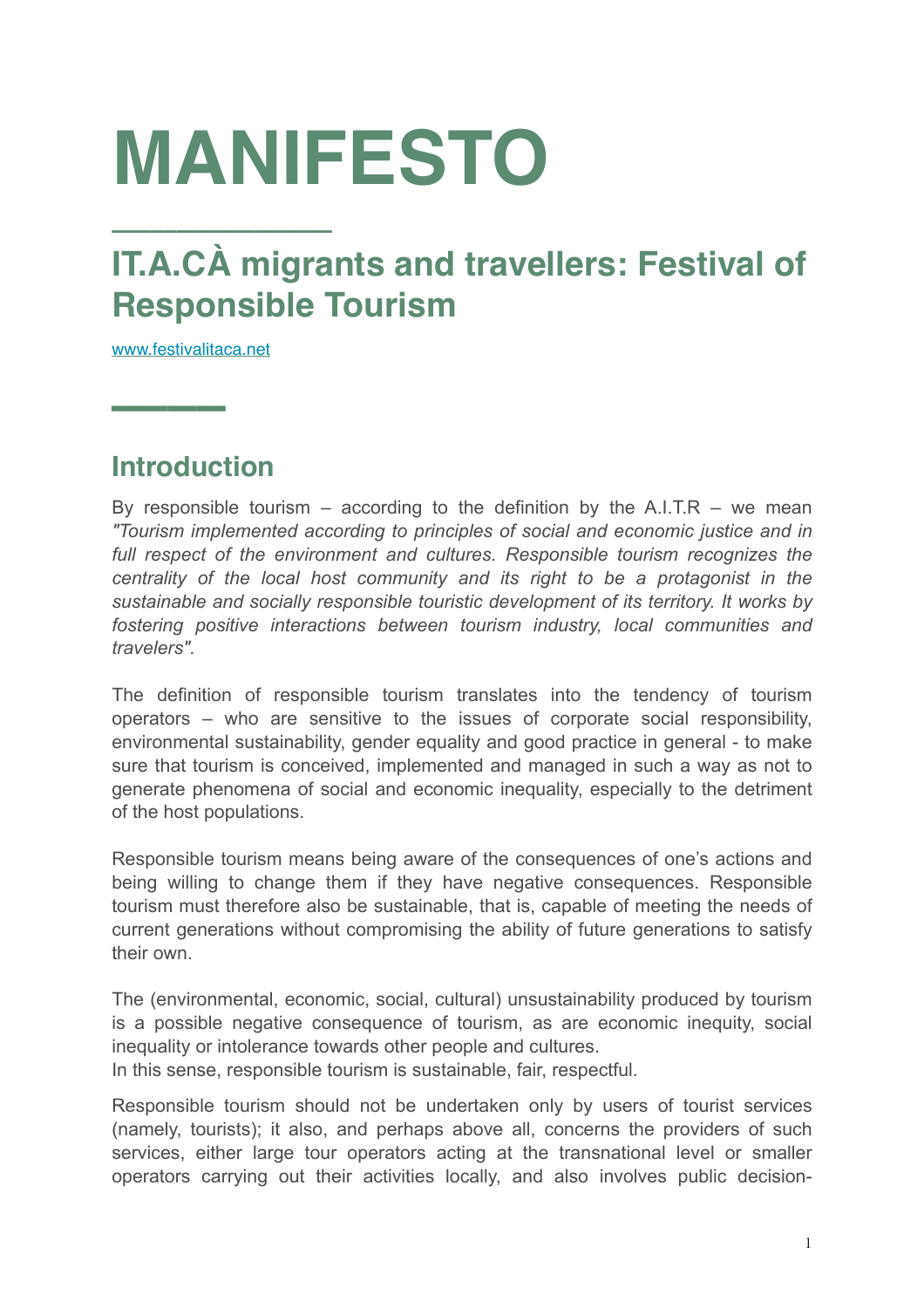makers, both those who have the power to decide the rules governing tourism and those who have the task of organizing and managing the tourism industry.

# **IT.A.CÀ – "Are you at home?"**

**––––**

**––––**

–––––––

IT.A.CÀ is the first and only festival in Europe, born in 2009 in Bologna, which deals with responsible tourism and tourism innovation from a sustainable perspective. The name IT.A.CÀ (which in Bolognese dialect means *"Are you at home?")* recalls the island of Ulysses, but also an expression of Bolognese dialect. A name that is a question, able to hold together local and global, exotic and the backyard, the epic myth and the language of the genius loci.

*IT.A.CÀ. Migrants and travellers: Festival of Responsible Tourism* seeks to positively affect the behaviour of tourists, by promoting a world in which people understand that economic dynamics, tourist satisfaction and the protection of natural, social and cultural heritage are inextricably linked. A world in which tourism is not a course to local territories and the people who live there, but rather a resource.

The Festival, which is currently (2021) held in 23 territories from Palermo to Trento, thanks to a network of over 750 actors active in the field of tourism, culture and the environment, was awarded in 2018 the third prize at the UNWTO AWARDS in the section *"Innovation in Non-Governmental Organizations".*

IT.A.CÀ aims to create innovative and winning relationships between locals and tourists, encouraging the understanding of the principles of responsible tourism among travellers, companies, institutions and tour operators.

# **1. Looking beyond while staying at home**

Looking far for memorable experiences often precludes the discovery of the places that surround us, but looking away also means look beyond today, to future generations and the impact of our actions. With this distant look, to the future, IT.A.CÀ promotes a travel in the places of everyday life, re-starting from home and trying to grasp and enhance the genius loci of the spaces where we live every day.

IT.A.CÀ therefore promotes a tourism of proximity, based on care and on strengthening the link between residents and the territory.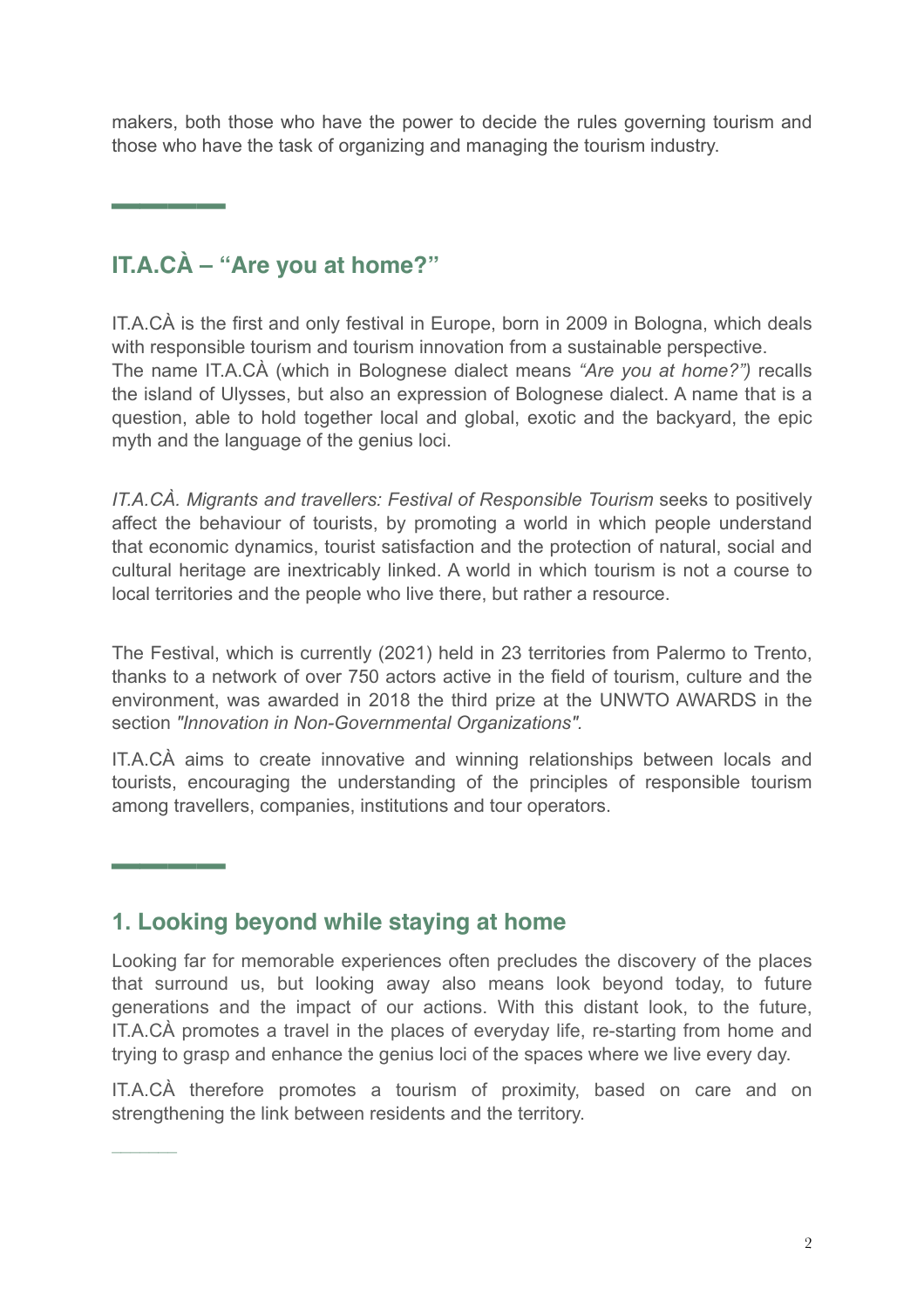# **2. Tourist, (con)temporale citizien**

–––––––

–––––––

–––––––

The tourist becomes a citizen of the places that (con)temporarily lives, his home and that of his host, camouflaging with the host culture, authentically living local traditions and customs even in the case of mass destinations, avoiding reproducing standardized activities and practices.

For this reason IT.A.CÀ promotes the construction of communities and networks made up of travellers and residents and based on sharing common values of care, protection and respect of the territory, and encourages the meeting between local heritage and that from the tourist to facilitate sharing and hybridization.

#### **3. Treating the travelling to develop the human**

For IT.A.CÀ, tourism is a means and not a goal, a tool to achieve human development, in which needs for recognition, emancipation, capacity are found. For this reason, every action must be integrated in a holistic approach that aims to promote the universal accessibility of mobility (near and far from home), while considering the environmental, social, ethical, political and economic aspect of development.

#### **4. No responsibility without sustainability**

For IT.A.CÀ tourism is a tool and a laboratory for a future based on:

• **Environmental sustainability**: the ability to enhance the environment as a "distinctive element" of the territory, while ensuring the protection and the renewal of natural resources and heritage.

• **Economic sustainability**: the ability to generate income and work to sustain people.

**• Social sustainability**: the ability to guarantee equally-distributed conditions of human well-being across classes, gender and generations.

• **Cultural sustainability**: the ability to respect culture, traditions, lifestyles, beliefs of the population living in the target territory.

IT.A.CÀ encourages slow tourism, which allows to support the different forms of sustainability, and provides the material and cognitive tools to guide tourists, both on the go and in everyday life to a constant attention to the theme of sustainability.